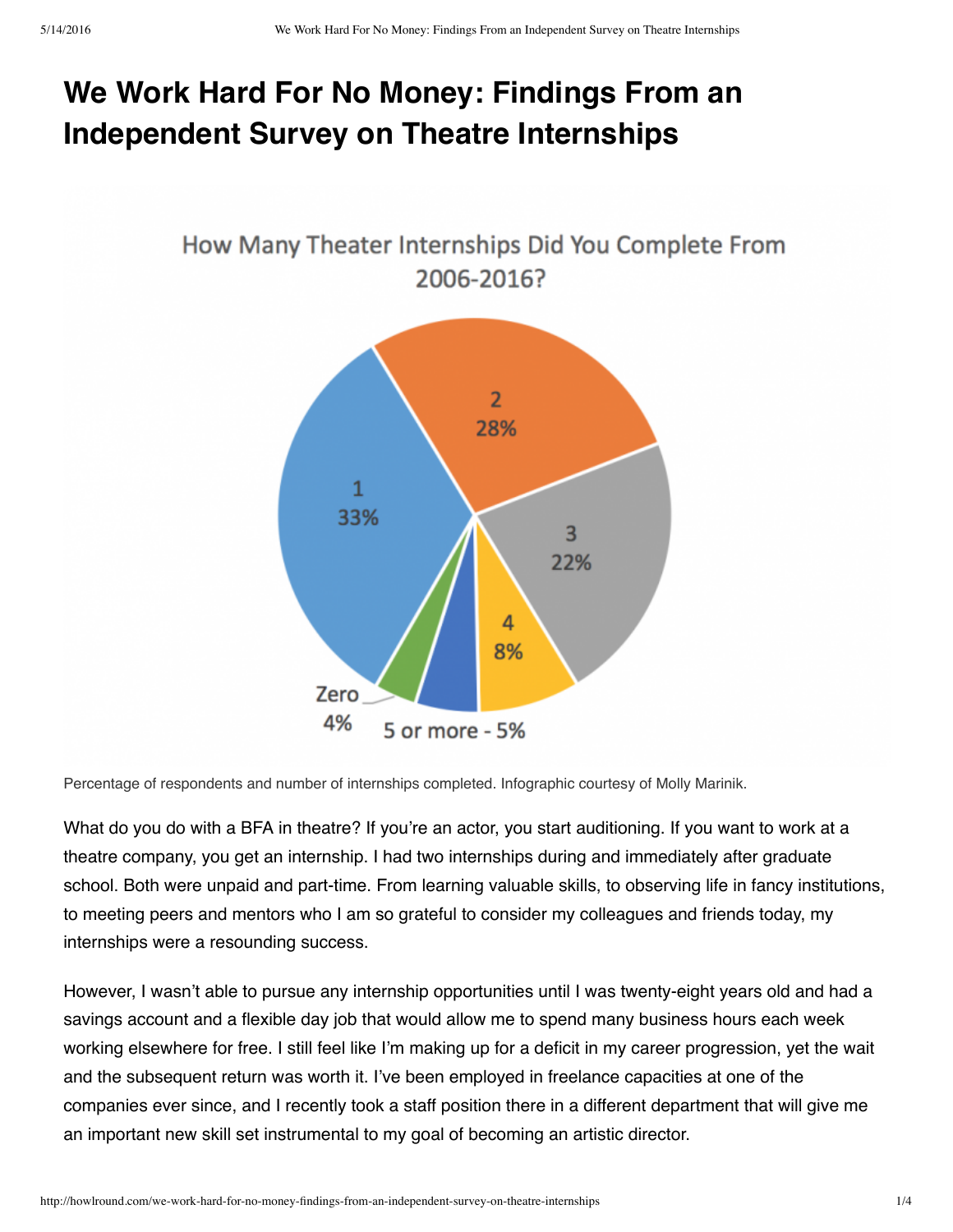## 5/14/2016 We Work Hard For No Money: Findings From an Independent Survey on Theatre Internships

My rosy experience laboring for free is not necessarily normal. There has been increased chatter lately about the unpaid internship and all of its presumed advantage-taking, including high-profile lawsuits that have exposed companies' suspicious labor practices. For example, in 2011's *Glatt v. Fox [Searchlight](http://fortune.com/2015/01/29/unpaid-internships-legal-battle/)*, unpaid interns on the movie *Black Swan* sued and won, with the judge ruling that they should have been treated like paid employees based on the work they were doing. There is a discrepancy in the not-for-profit world, however. Unpaid labor is technically [permissible](https://www.councilofnonprofits.org/tools-resources/interns-employee-or-volunteer), as long as the individual is considered a volunteer. By definition here, volunteers can't displace a paid position, and internships must be for the benefit of the intern rather than the benefit of the company.

It's crucial that this conversation is happening in our industry, as the internship experience is such a customary part of a young artist or administrator's career track. I was recently involved in a heated Facebook conversation about a particular full-time, unpaid opportunity at a theatre, where commenters called shenanigans on what they viewed as a manipulation of a young person's time and resources. This got me thinking about my own experiences and how they compare with others in the industry.

So I did what any curious dramaturg with an affinity for data would do: I created an unscientific survey about internships completed from 2006–2016, and spread the net far and wide to get a broad sampling of responses. Many people participated—most of them strangers—with 290 individuals generously answering my questions. The survey was open to all theatre professionals with no location stipulation, but the data is almost entirely United States-based. I did not control for internships outside of the United States because there were so few mentioned.

Here is what I learned: In total, ninety-five of the respondents completed one internship; eighty completed two; sixty-four completed three; twenty-four completed four; and fifteen completed five or more. Ten respondents completed zero internships, and a few people did not answer this question for reasons unknown. After sifting through the information, I reached out to some of the folks who had completed paid internships to delve a little deeper into their experiences: I received an additional sixty responses to those follow-up questions.

The survey made a distinction between internships and residencies/fellowships. Respondents were asked to classify if an experience was an internship, a fellowship, or a residency based on the language that the theatre company used when describing the position. For the purposes of this article, we are looking specifically at the internship experience, which is a lot more common and often more thankless. From the data returned, I learned that 95 percent of respondents completed at least one internship and 31 percent of respondents completed at least one residency or fellowship. That means that almost all of those residents and fellows were also interns at one time.

Seventy-five percent of respondents said the work they did as an intern was valuable in preparing them to work professionally. When asked if they would generally recommend the internship experience to theatre students and emerging theatre professionals, only 62 percent said yes. There were many qualifications to these answers.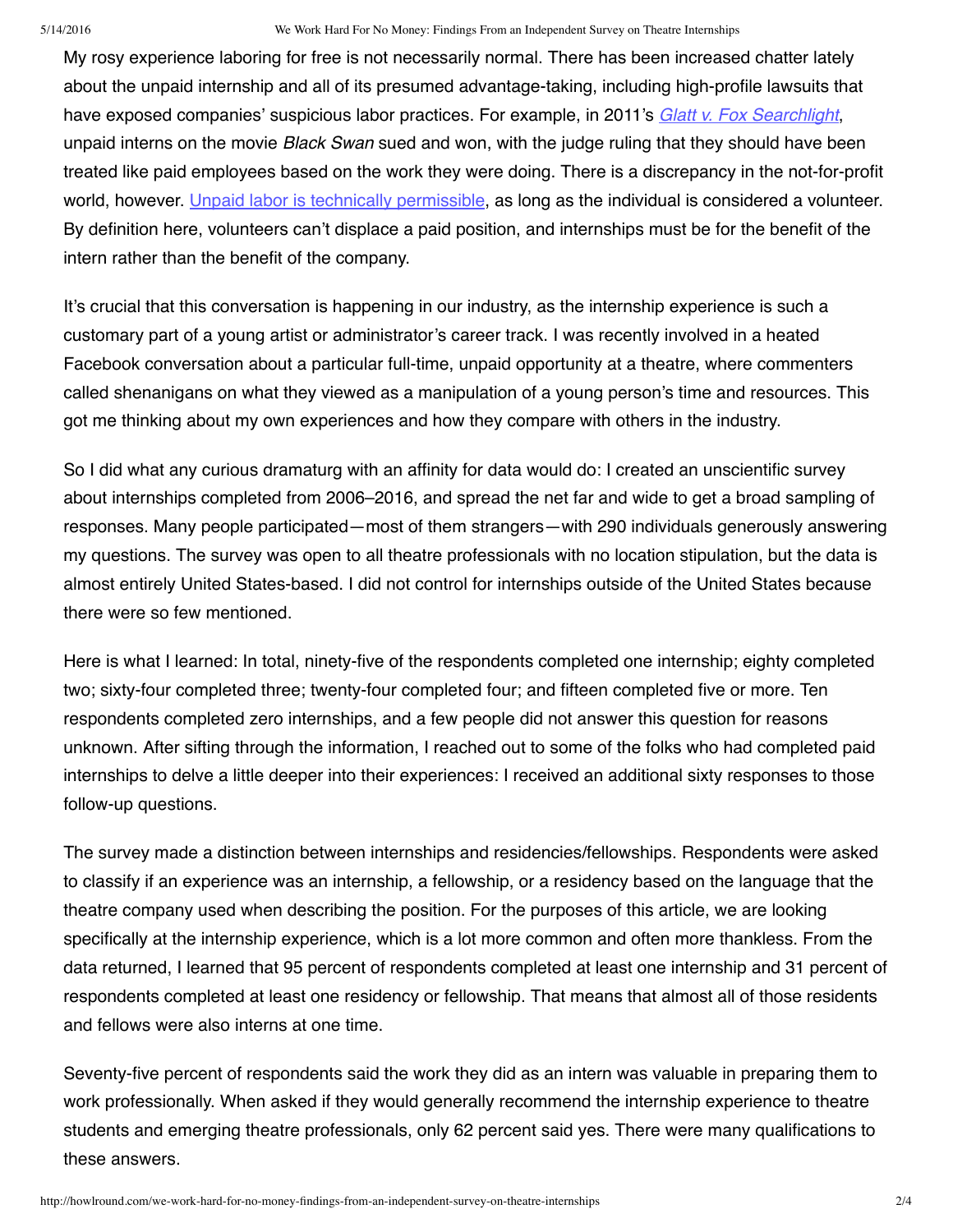"It depends on the internship. If it's working directly with great people, then yes. But don't expect a job at the end of it."

"If the goal is to work for a theatre company as an administrator (not as an artist) then yes. Otherwise, no."

"As an intern, it needs to be all about what *you* can learn from the people you want to work with. Any hint of serving as someone's PA, or 'paying your dues' and you should turn the other way."

"Only if they can afford it. A 'paid' internship is not the same thing as a living wage."

This is an important point: "paid" is a relative term in the world of internships, and can mean an hourly rate, a weekly stipend, or a single check at the end of employment, although based on new regulations, the hourly rate may become the standard.

So what happens to the stats when the internships *are* paid? Sixty-two percent of respondents had completed at least one paid internship. I asked them if their compensation was enough to live on. Of the sixty respondents to my additional queries, 30 percent said the pay was indeed enough to live on. However, 97 percent of those paid internships also provided their interns with housing. Only two respondents who said the pay was enough were not provided with housing—one internship was in the Midwest and another was in the Southwest.

Those whose paid internships did not sufficiently cover their monthly expenses made ends meet in a variety of ways: by living with family, sleeping on friends' couches, getting part-time jobs when time allowed, using savings, and receiving assistance from family. A handful signed up for food stamps, and some of the theatres even suggested this to the interns as a viable solution. It strikes me as ironic that federal arts funding in the United States is minimal compared with other leading nations, yet through other furtive methods the government winds up subsidizing artists anyway. But that's another conversation.

For obvious reasons a paid internship is preferable to an unpaid internship. There is a satisfaction that comes from receiving payment for services rendered, even when that payment isn't particularly high. To offer your services for free can feel demoralizing, especially when your work is clearly valuable and appreciated.

Still, there is a caveat to the paid internship. For those in major city centers without family support nearby, a paid internship can be as much of a burden as an unpaid internship. This is because in many cases, the time commitment of a paid internship prevents interns from taking on another job to supplement their income stream. Of the respondents providing additional information about their paid internships, 80 percent of their positions were full-time. The hours were often far beyond a standard forty-hour work week, though this seemed to be more frequent in regional theatres where housing was provided to interns who were not local to the area. As one respondent noted, "The work value was phenomenal, but they owned 100 percent of my time outside of my nine-to-five office hours, including weekends, doing 'company management and facilities' work."